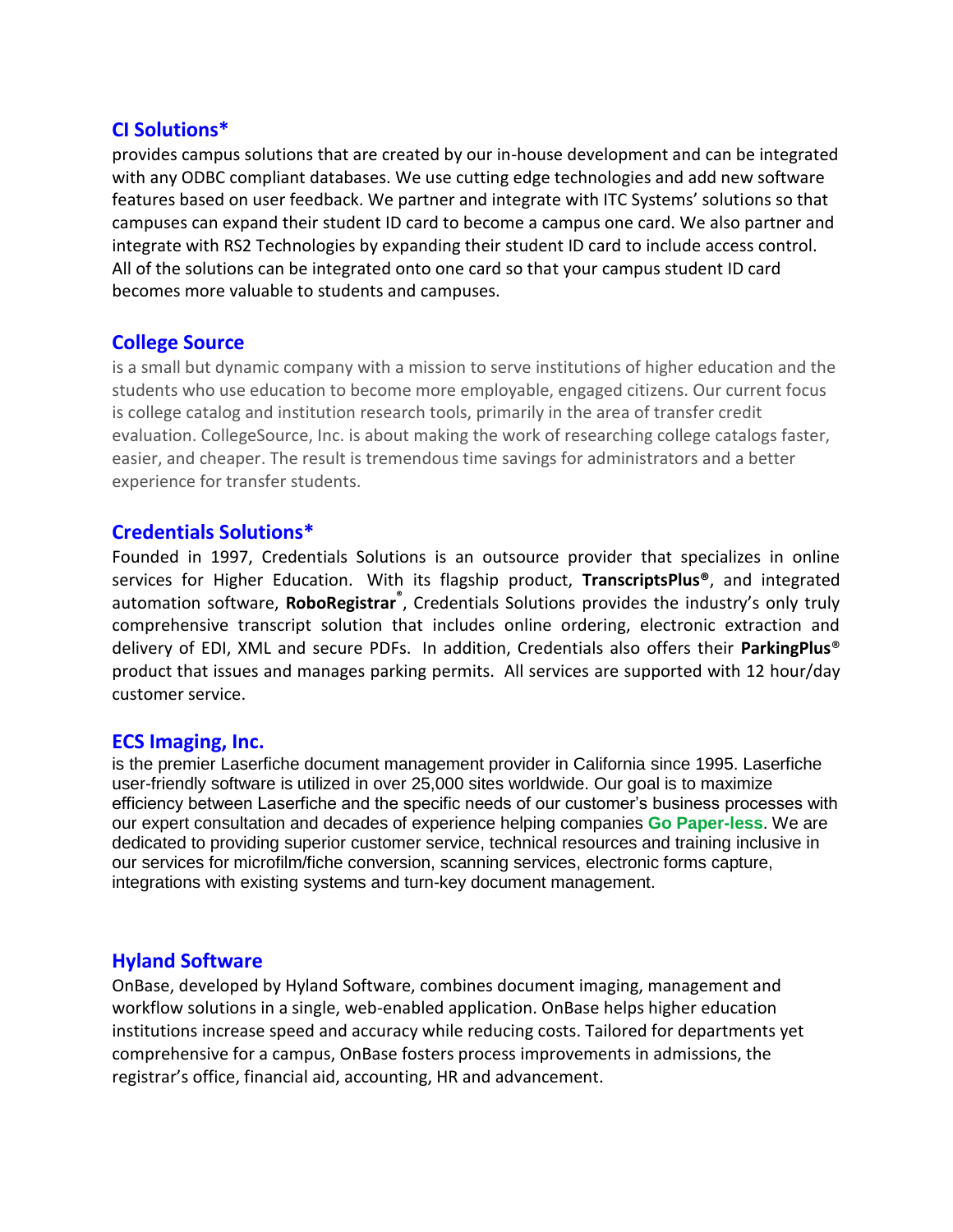#### **IntelliResponse**

is the Instant Answer Agent. Our technology empowers customer focused organizations to quickly and effectively address their customers' questions with "One Right Answer" across a wide variety of interaction channels, including corporate web sites, agent desktops, social media platforms and mobile devices. With more than 230 live implementations answering hundreds of millions of questions with One Right Answer, IntelliResponse is the gold standard in first line customer experience management. IntelliResponse technology is delivered as an On Demand service that allows both consumers and agents to ask questions in natural language, and get one right answer - regardless of the hundreds of ways the questions may be asked, or the channel being used to ask them.

### **Leepfrog Technologies**

has been supplying custom software solutions to Higher Education for more than 17 years. Come talk to us about CourseLeaf (CAT), our catalog management software that greatly improves how you update, manage, and publish academic catalogs. Or the CourseLeaf Curriculum (CIM) module that streamlines and tracks how you add or modify new courses or programs in your curriculum.

### **National Clearing House**

"The National Student Clearinghouse's free education reporting, verification and transcript ordering services are used by more than 3,300 colleges and universities, enrolling 92% of U.S. college students. We provide a TOTAL ELECTRONIC TRANSCRIPT SOLUTION through these powerful services: Electronic Transcript Exchange (including batch exchanges with participating institutions) and Transcript Ordering (including electronic transcript delivery, digital signature and rights management). In addition, our free verification solutions, DegreeVerify and EnrollmentVerify, help institutions improve efficiency and reduce costs. Through StudentTracker, our education research service, institutions can query our national database (the only one in the U.S.) to track student enrollment and degree attainment."

#### **Nelnet Business Solutions (NBS)**

Proactive Planning for Proposed Fee Increases

Tanya Thorsen-Masingil, Senior Vice President, NBS

Join us as we outline real options to help students meet the increasing costs while ensuring your retention and revenue at the same time. You can impact student success by providing a manageable payment plan to help students control costs and help your business office avoid uncollected fees. Nelnet Business Solutions can help you lessen the impact of fee increases, promote retention and improve your bottom line.

#### **Oracle**

Oracle's Higher Education Constituent Hub (HECH) enables higher education institutions to create a complete, authoritative, single view of their constituents including applicants, students, alumni, faculty, donors, and staff. It then feeds the numerous systems on campus with trusted constituent data.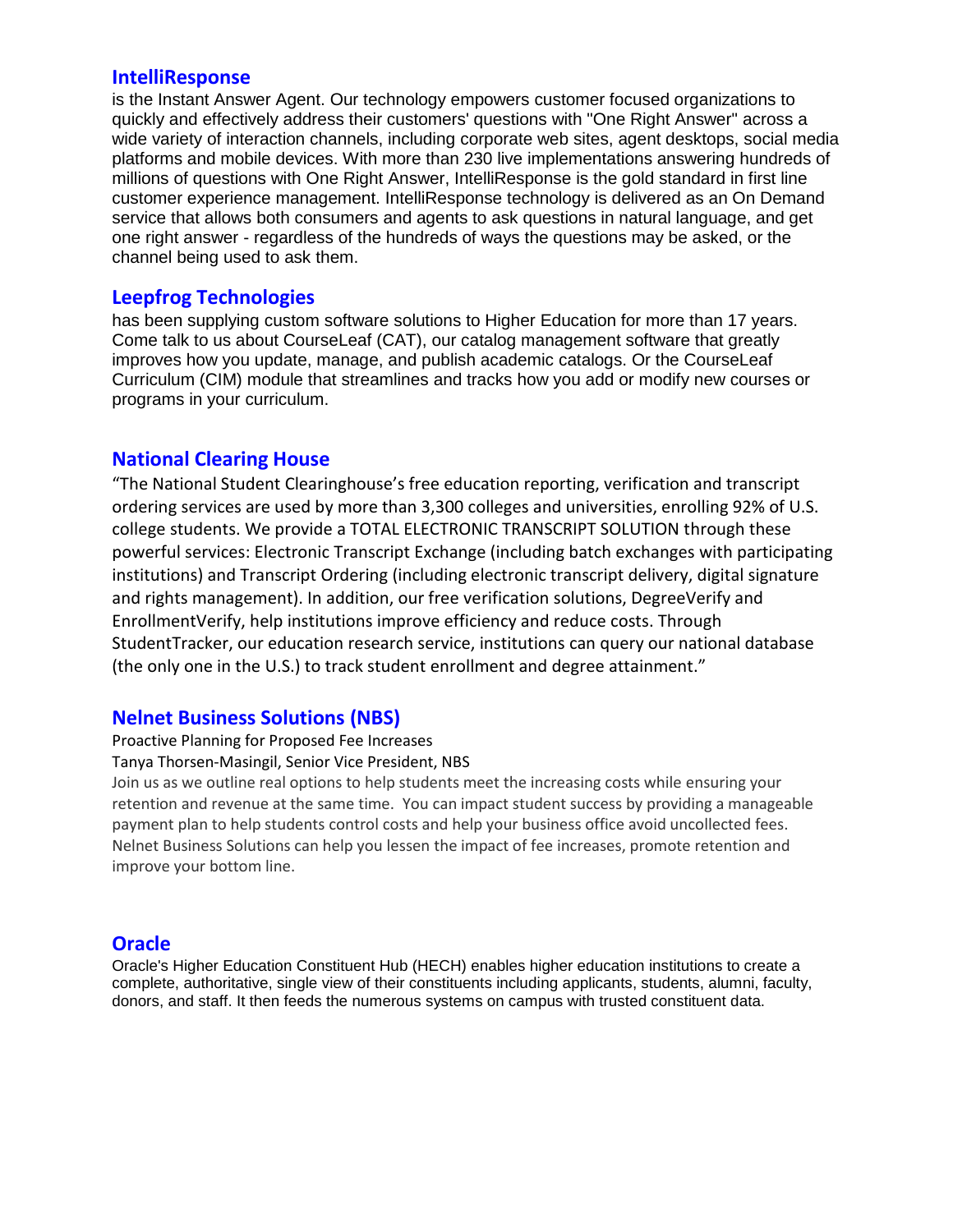## **Paradigm**

- Specializing in diplomas, diploma covers and customer service
- Online ordering with no additional software and nothing to maintain
- Automatic notification when orders ship
- 10 day turnaround time
- 24 hour emergency service
- Direct Mailing Service

## **Parchment**

At Parchment, our mission and passion is to unleash education credentials, by unlocking the critical data they embody. Our Software-as-a-Service (SaaS) platform, Docufide by Parchment is education's trusted intermediary and the leading provider of academic credential solutions to schools, universities and the individuals they educate, allowing educational institutions to capture, transform, exchange and manage education credentials, including transcripts and other student records.

## **Perceptive Software**

Your enrollment services departments -- admissions, financial aid and registrar -- are at the forefront of the higher education experience. Your primary responsibilities are delivering great student service and ensuring ongoing student success. Perceptive Software supports you in your mission by enabling you to:

- o speed admission processing, decision and service
- $\circ$  speed student registration changes, while ensuring accuracy and supporting FERPA compliance
- o streamline credit evaluation from transcripts

all directly from the student information system you use every day. Powerful document management tools and electronic workflow enable admissions and financial aid counselors, registrars, verification clerks and other key personnel to **complete enrollment services processes faster than ever before**. At the start of each semester, before graduation, and at any other peak activity time, Perceptive Software ECM technology removes the stress of paper processes, freeing up enrollment service staff to **meet students' needs responsively and proactively**.

# **Smart Catalog**

is catalog management software. It produces the best web catalogs on the market and integrates with Student Information Systems and other Curriculum Management Systems used by the California Community Colleges. Use it to edit your catalog and when that's complete, the System will produce a fully linkable, searchable and ADA compliant web catalog as well as a fully formatted print catalog. SmartCatalog offers unlimited users a familiar and easy to use database, print capabilities and the **Best Web Catalogs** in the market.

# **ViaTRON**

has provided high volume scanning & imaging services to the Education Sector for over 21 years. Every solution is customized to the needs of our clients in order to ensure the best possible image quality for any document type. Our State-of the-Art facility located in Los Angeles County has the ability to process up to 1 million images per day ensuring rapid turnaround for our clients business critical records. Our comprehensive scanning services include all forms of data conversion. ViaTRON can scan paper records, microfilm/microfiche documents and store them in digital form. While we have had a lot of success in